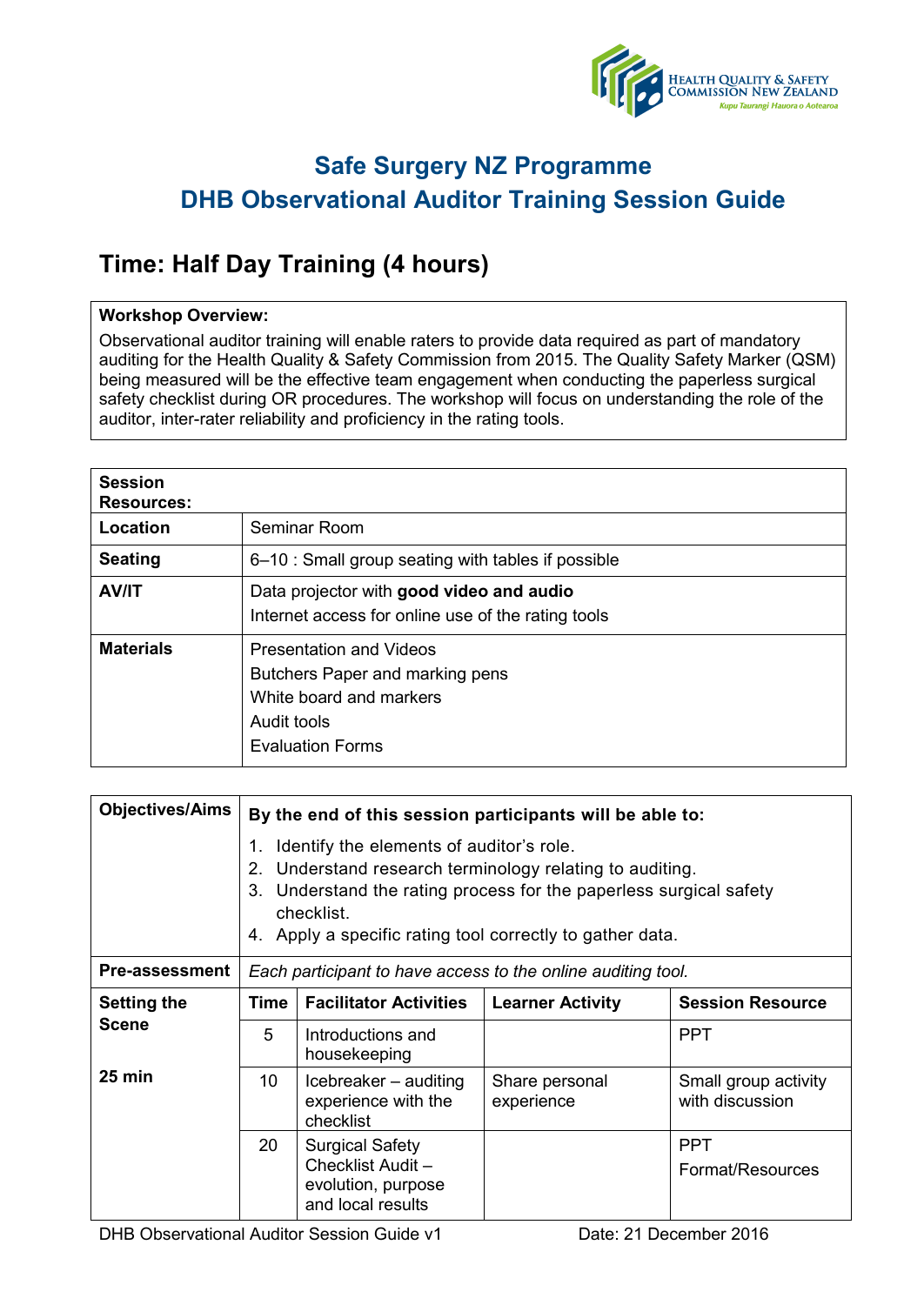

# **Safe Surgery NZ Programme DHB Observational Auditor Training Session Guide**

|                                     | 10         | <b>Review Auditing tool</b>                                                 | Demonstrate features                                                                                                                                                                                    | Question and answer<br>time                                       |
|-------------------------------------|------------|-----------------------------------------------------------------------------|---------------------------------------------------------------------------------------------------------------------------------------------------------------------------------------------------------|-------------------------------------------------------------------|
|                                     | 20         | Introduction to<br>Auditing<br>Practical application                        | Video as<br>demonstration to<br>discuss application of<br>the audit tool                                                                                                                                | Video Library<br><b>Rating Tools</b><br>Numbered cards 1-7        |
|                                     | 40         | <b>Application of Audit</b><br>tools with video clips x<br>3                | Watch and rate each<br>video of<br>Sign In<br>$\blacksquare$<br>Time Out<br>$\overline{\phantom{a}}$<br>Sign Out<br>$\overline{\phantom{a}}$<br>Discussion on<br>decisions and<br>variations in ratings | Video Library<br><b>Rating Tools</b><br>Numbered cards 1-7        |
| <b>Break</b>                        | 15 minutes |                                                                             |                                                                                                                                                                                                         |                                                                   |
|                                     | 15         | Terminology related to<br>research and auditing<br><b>Selection Process</b> | Discuss bias, case<br>selection and/or<br>exclusion<br>Challenges identified<br>earlier in the day                                                                                                      | <b>PPT</b>                                                        |
|                                     | 50         | <b>Application of Audit</b><br>tools with video clips<br>x <sub>3</sub>     | Watch and rate each<br>video of<br>Sign In<br>$\overline{\phantom{a}}$<br><b>Time Out</b><br>$\overline{\phantom{a}}$<br>Sign Out<br>Discussion on<br>decisions and<br>variations in ratings            | <b>Video Library</b><br><b>Rating Tools</b><br>Numbered cards 1-7 |
|                                     | 15         | Review auditing<br>process and address<br>concerns                          | <b>Experiences from</b><br>trained auditors,<br>results                                                                                                                                                 | <b>PPT</b>                                                        |
|                                     | 20         | <b>Application of Audit</b><br>tools with video clips<br>x <sub>3</sub>     | Watch and rate each<br>video of<br>Sign In<br>$\blacksquare$<br><b>Time Out</b><br>$\equiv$<br>Sign Out<br>Discussion on<br>decisions and<br>variations in ratings                                      | Video Library<br><b>Rating Tools</b><br>Numbered cards 1-7        |
| Summary/<br><b>Closure</b><br>5 min |            | Summary and evaluation forms                                                |                                                                                                                                                                                                         |                                                                   |